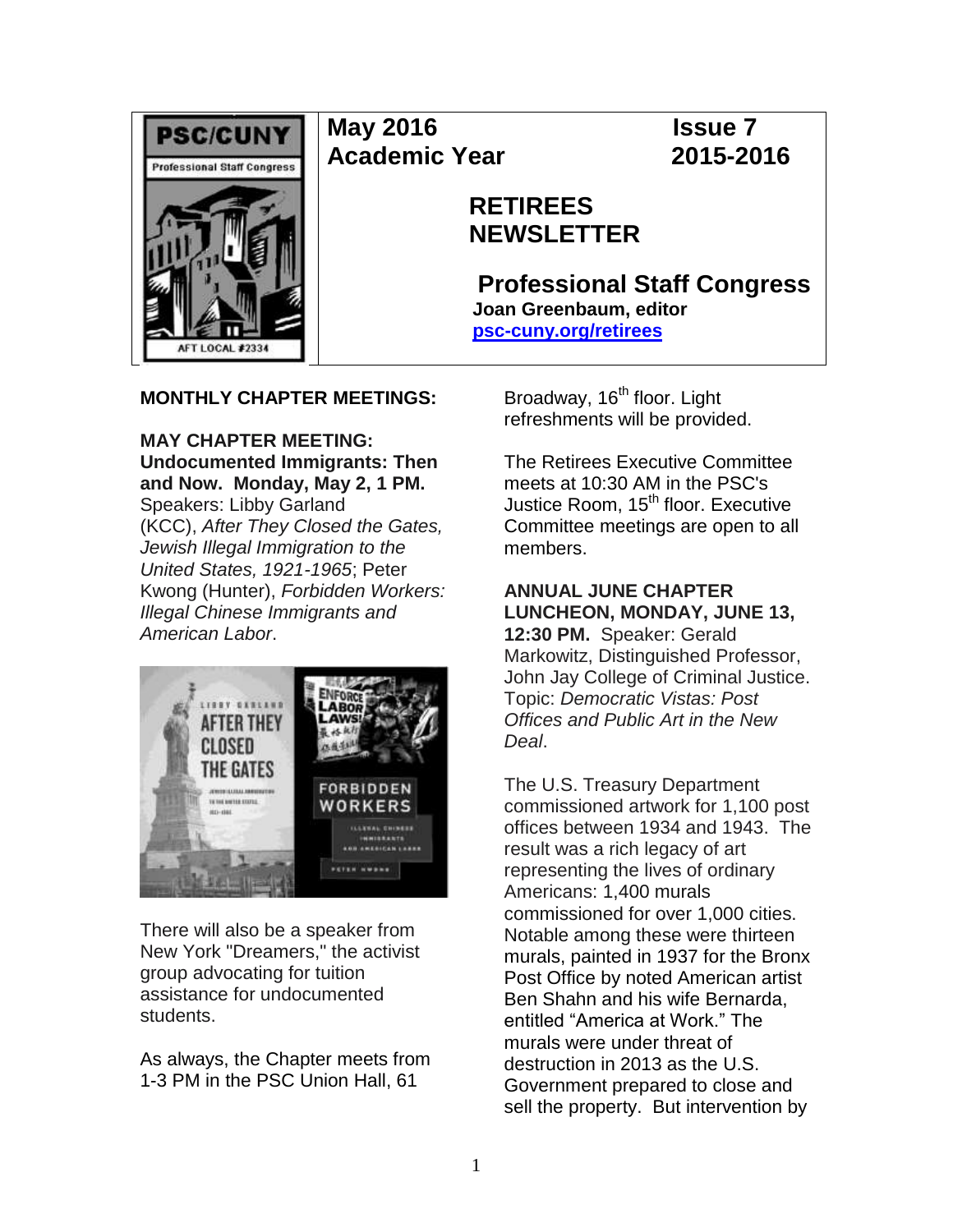the NYC Landmarks Conservancy saved the murals.

Prof. Markowitz will tell the story of these murals and others as part of his narrative and slideshow in his talk at **John Jay, 12:30 PM, Monday, June 13 in the Faculty Dining Room.**



For those who receive the Newsletter by U.S. Mail, there is an accompanying reservation form. Those who receive the Newsletter by email can download the form at: **[tinyurl.com/RTspringLuncheon](http://tinyurl.com/RTspringLuncheon) .**

To make your reservation, complete the form and send it with your check to the PSC (address is on the form).

## **THIS MONTH'S SPECIAL EVENTS:**

#### **WEDNESDAY, MAY 4, 1-4 PM: RETIREES TAKE ON CITIFIELD**

**AND THE METS.** PSC Retirees take on Citifield and its wildly interesting food courts and quirky baseball, as the National League Champions face the Atlanta Braves. We are planning on buying a block of \$20 group tickets. With a group sale we get to see PSC-CUNY Retirees in lights on the jumbotron in center field!

If you didn't sign up for your ticket at the last Chapter meeting, please email [retirees@pscmail.org](mailto:retirees@pscmail.org) right away and note **METS** in the subject line of the email. We will meet at the Big Apple right down the steps from the #7 subway line (and near the left field parking lot) at **NOON**. (If you have already signed up, we have your email, so you will hear from us.)

## **MONDAY, MAY 9, NOON: HELP THE CHAPTER PLAN PROGRAMS FOR THE 2016-17 ACADEMIC**

**YEAR.** You are welcome to join the Chapter's program committee as we plan for the coming year (September '16 to June '17). We'll develop programs for the monthly chapter meetings and for our luncheons in January and June, as well as programs between chapter meetings (e.g. walking tours, biking, theater party, book groups, etc.). Want to get involved? Do you have ideas for programs? Then save this date: **Monday, May 9, 12 Noon at the PSC, 16th floor conference room.**  (Because of a scheduling conflict, the date was moved up a week from the date announced in the April Newsletter.)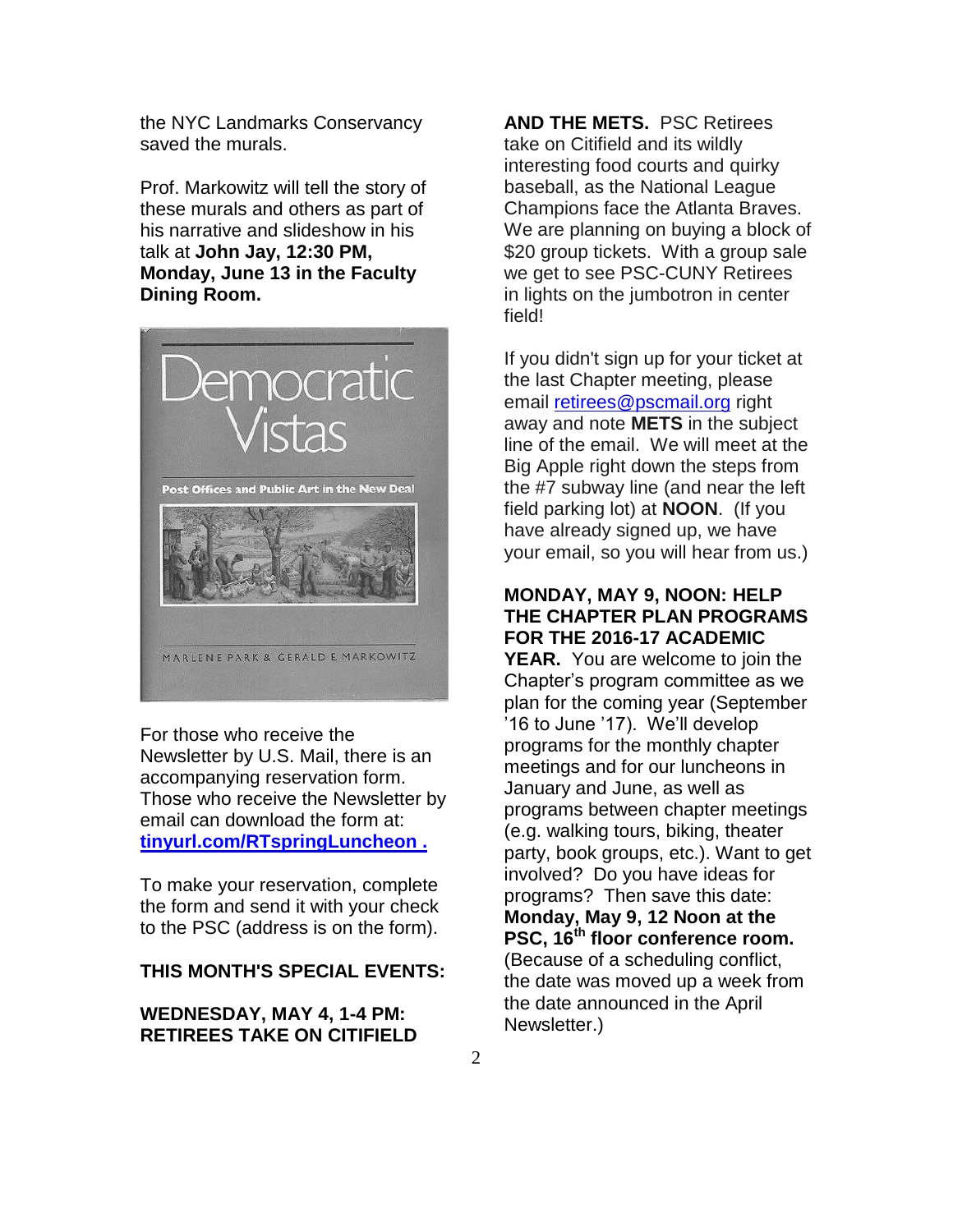To join the program committee (and/or to send suggestions for programs), contact us at

[retirees@pscmail.org](mailto:retirees@pscmail.org) and write **PROGRAM** in the subject line.



**KEEPING CONNECTED: WHY RETIREES STAY ACTIVE.** Our Retiree Chapter chairperson, Bill Friedheim, recently calculated that if the 2,700 current retirees had worked an average of 30 years each, we would have engaged a collective 81,000 YEARS in CUNY. That's a lot of "sweat equity" in an institution that we devoted a majority of our working lives to, and not to be sneezed at. We developed friendships, committed ourselves to students, stayed in touch with colleagues, and, of course, developed ourselves as we developed a vital institution.

So what does staying active in retirement mean for those of us who engage a part of ourselves in activities associated with the PSC Retirees chapter of the union? For so many, it gives us a chance to stay in touch with friends and colleagues through monthly meetings that, for example, cover current issues like voting rights, environmental challenges and immigrant rights, with historical perspectives that reflect on our own lived experience. Building on those connections, many are also continuing to build the power of the union through actions such as vetting legislative candidates, lobbying and helping those 'Retirees in Training'--the active members- secure a fair and equitable contact.

Previous issues of the Newsletter have given glimpses of how busy many of us are in pursuing the interests of a lifetime--art, music, theater, politics, skiing and biking--as some of those activities got short shrift when we were working full time. The union, as a base for maintaining connections and helping others, is a really solid container for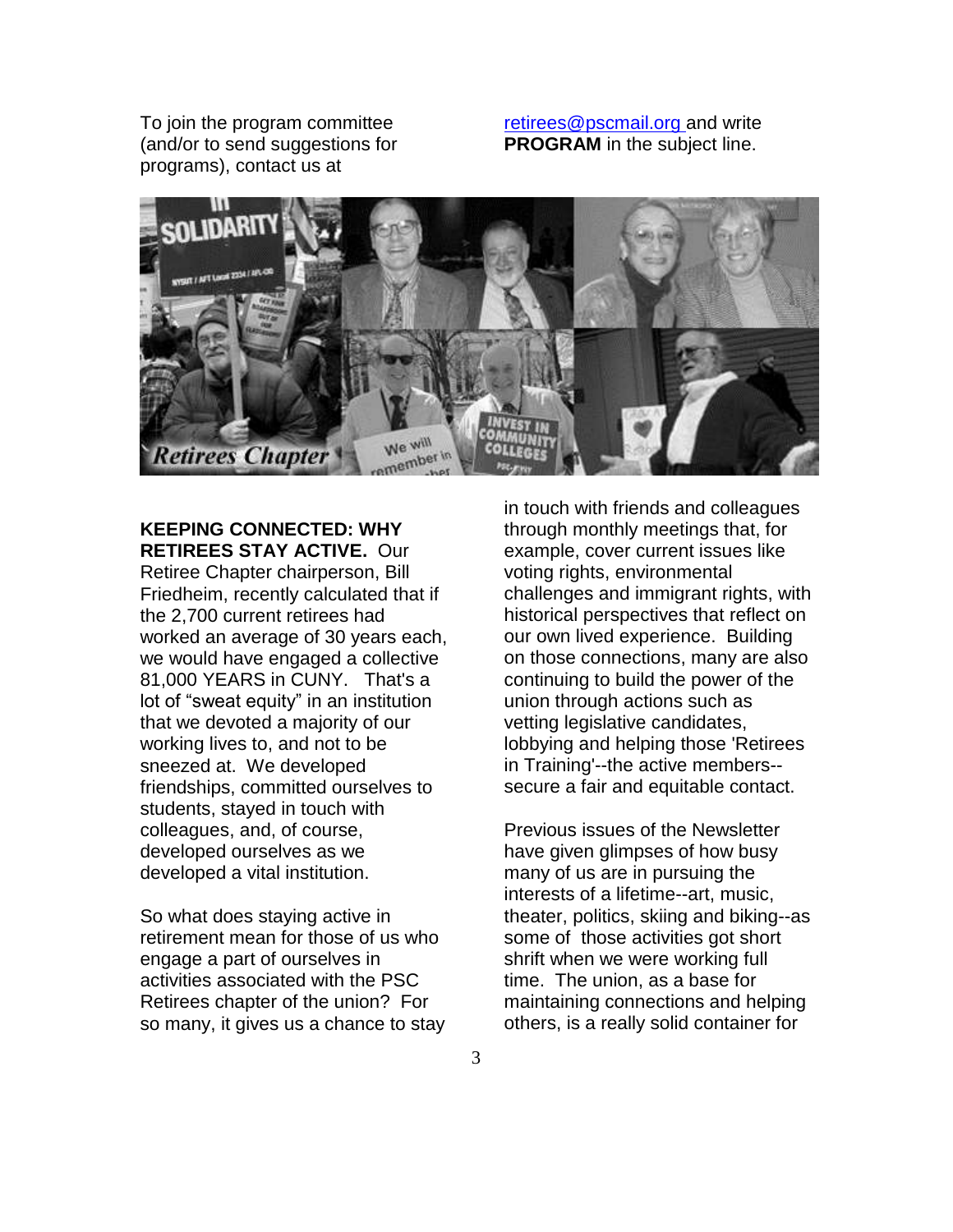holding our interests, intellectual histories and political actions together.

This institution--our union--has been an integral part of engaging CUNY in keeping to its mission to "educate the whole people." Indeed, as CUNY grew larger during our working lifetimes we saw its bureaucracy explode, and sometimes watched as its policies got in the way of its initial principles. In our working lives we kept our principles in higher education alive in our practice of serving a wonderfully diverse population of students. We are still putting our principles into practice. The union is a place to do that. This issue of the Newsletter gives you an idea of some of the ways that active retirees have created to enjoy friendships and stay strong for the union. Join us in what dovetails with your own needs and interests, and help us create other activities that both help the union and keep our minds engaged. It is the time of life for "bread and roses."

Joan Greenbaum

## **APRIL'S CHAPTER MEETING: VOTING RIGHTS-THE GOOD, THE BAD AND THE UGLY**

**The Continuing Struggle to Protect Voting Rights.** Long lines snaked their way to the polling booths in states such as Arizona and Wisconsin as a result of state laws and administrative actions limiting access to the ballot in the recent

primary elections. At the April Chapter meeting, Steve Carbo, a public policy lawyer specializing in the advocacy for expanding voting rights, reviewed past successes and recent setbacks in light of the Shelby decision of the Supreme Court in 2013.



Building upon the  $14<sup>th</sup>$  and 15<sup>th</sup> Amendments to the Constitution, the Voting Rights Act of 1965 prohibited discrimination against racial and language minorities in the election process and also outlawed literacy tests. This law, enacted during Lyndon Johnson's presidency, was continually renewed with bipartisan support under each succeeding president through George W. Bush. The Act required that prior approval by the Justice Department was necessary before any changes were made to the election laws in the many states and localities, including parts of New York City, which had a history of discrimination.

Writing for the 5-4-majority decision overturning the law, Chief Justice Roberts stated, "After nearly 50 years, things have changed dramatically," as the court struck down the governmental mechanism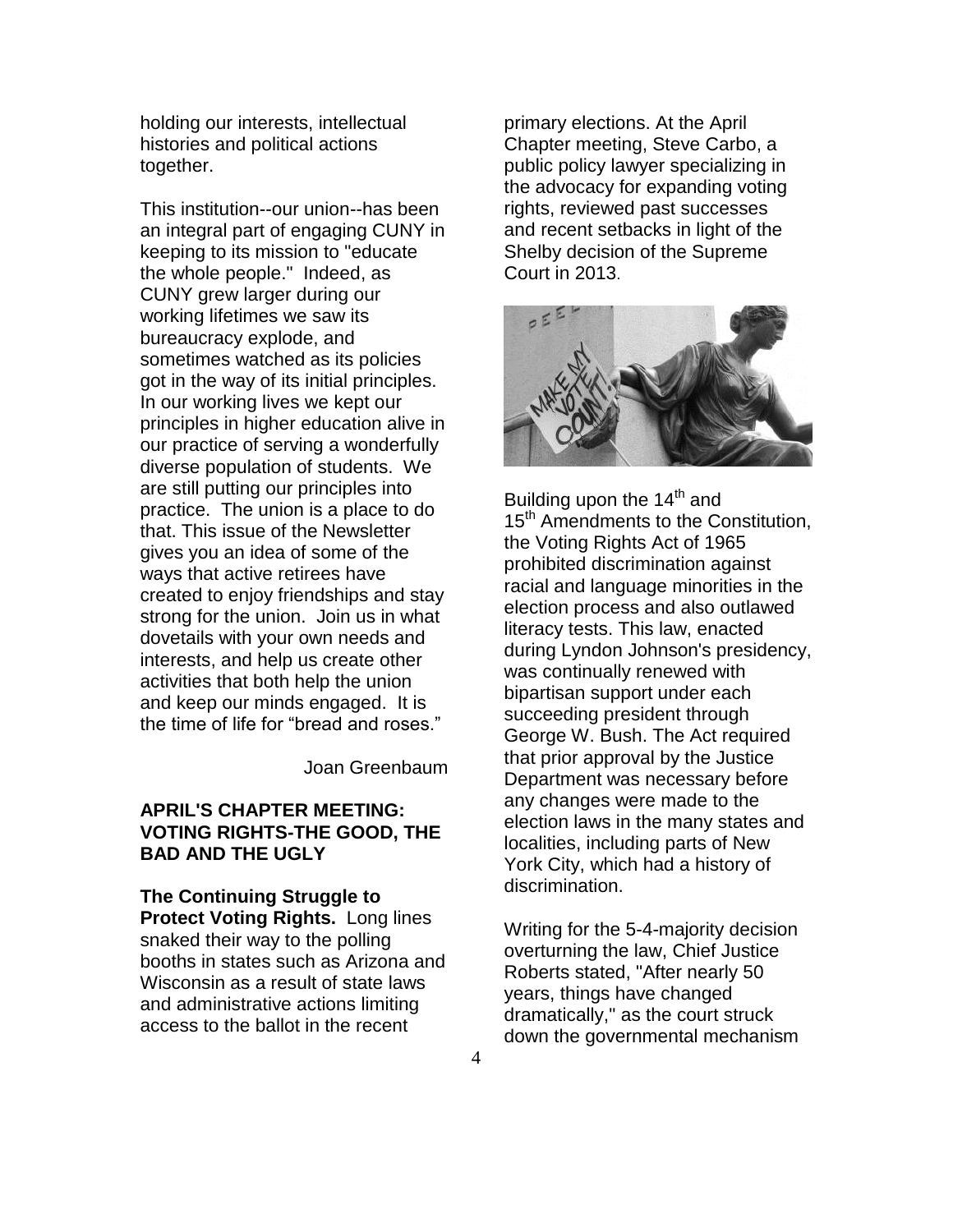for ensuring voting rights. Justice Ginsburg, summarizing the Congressional record, wrote in the dissent "It was the judgment of Congress that 40 years has not been a sufficient amount of time to eliminate the vestiges of discrimination..." Such restrictions as the need for proof of citizenship, photo IDs, the ending or curtailing of early voting, the elimination of polling places, as well as the elimination of same-day registration, all suppress the vote. Citizens who were convicted of felonies, but have served their time, are also being eliminated from the voting roles. The greatest impact has been on low-income earners, people of color, and college students. Since the 2010 midterm elections, 21 states have set up new barriers to voting.

Closing on a more positive note, Steve Carbo noted advances that are seen in the 15 states that allow same-day registration. Oregon and California will use government databases to automatically register voters. In Maryland voting rights were restored to those convicted of felonies.

As the Newsletter goes to "press," we are waiting to see what happens in the New York primary--as our state doesn't have automatic voter registration, doesn't allow same-day registration, and has combined many polling places. The struggle continues. [Editors Note: Actually, as reported by the *New York Times* 

on April 20, there were "irregularities" on primary day as "125,000 Democratic voters in Brooklyn were dropped" from the election rolls.] Joel Berger

#### **NYSUT HONORS CECELIA**

**McCALL.** Cecelia McCall, Secretary of the PSC from 2000 to 2006 and now a leader of the Retiree Chapter, was honored April 8 at the Representative Assembly of the New York State United Teachers (NYSUT) with the "Not for Ourselves Alone -- Sandy Feldman Outstanding Leadership Award."



From the NYSUT website: Cecelia McCall, Ph.D., has been involved in the PSC for 45 years and in progressive politics even longer. Since her retirement in 2007, she has been even more active than she was as an "active member." Throughout her long history of progressive union activism, McCall has exemplified the motto "Not for Ourselves Alone." Every part of her work, from her scholarship to her teaching, from her civil rights activism to her work as an officer of the PSC, and now her leadership in the Social Safety Net campaign, has been premised on the idea that we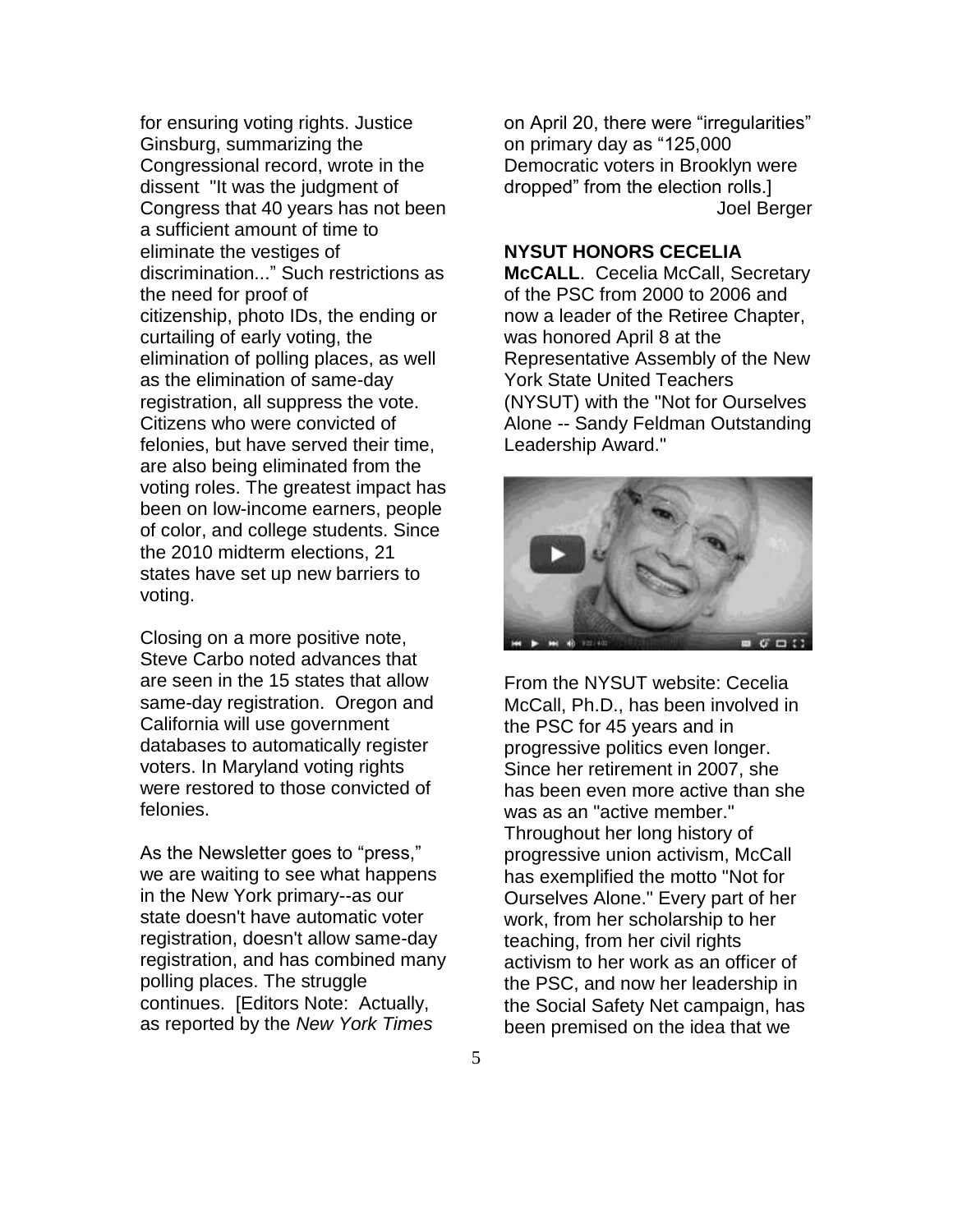do not and cannot exist "for ourselves alone." She has been a leader in several different organizations, inside and outside the academic workplace, all with a focus on expanding collective rights and opportunities.

You can watch a YouTube video of Cecelia at [psc-cuny.org/nysut](http://psc-cuny.org/nysut-honors-cecelia-mccall-0)[honors-cecelia-mccall-0](http://psc-cuny.org/nysut-honors-cecelia-mccall-0) .

#### **CONTINUING LEARNING:**

## **THE SOCIAL PROBLEMS READING GROUP.**



The Social Problems Book Group, named after the famed left-wing book group at City College in the 1930s, first met in December 2007, just prior to the onset of the 2008 Recession. The initial planning committee included retiree members Tucker Farley, Dave Kotelchuck, Steve Leberstein, Jim Perlstein and Peter Ranis. The group now has a full complement of 10 participants, which makes for lively round-table

discussions.

Since our founding the group has read and discussed a wide range of books on economics, civil rights, climate change, Black history and labor history.

At our most recent meeting, we discussed the classic "The Souls of Black Folk" by W.E.B. DuBois, first published in 1903 and based on essays written after the infamous Plessey vs. Ferguson decision by the U.S. Supreme Court in 1896. During this period, at the nadir of civil rights for African-Americans, DuBois, the first Black Ph.D. graduate of Harvard, sociologist, teacher, civil rights activist and later founder of the NAACP, boldly challenged the leadership of Booker T. Washington, who asked Black people to give up, temporarily, political power, insistence on civil rights and higher education in order to receive job training.

In our discussion we explored DuBois' concept of the "double consciousness" of Black Americans ("always looking at one's self through the eyes of others"). Much discussion focused on the history and failure of the Freedmen's Bureau and what might have happened if Congress had not let it die and had followed through on its promise of "40 acres and a mule." Would then have Black farmers been able to avoid the peonage and the return to virtual slavery which followed?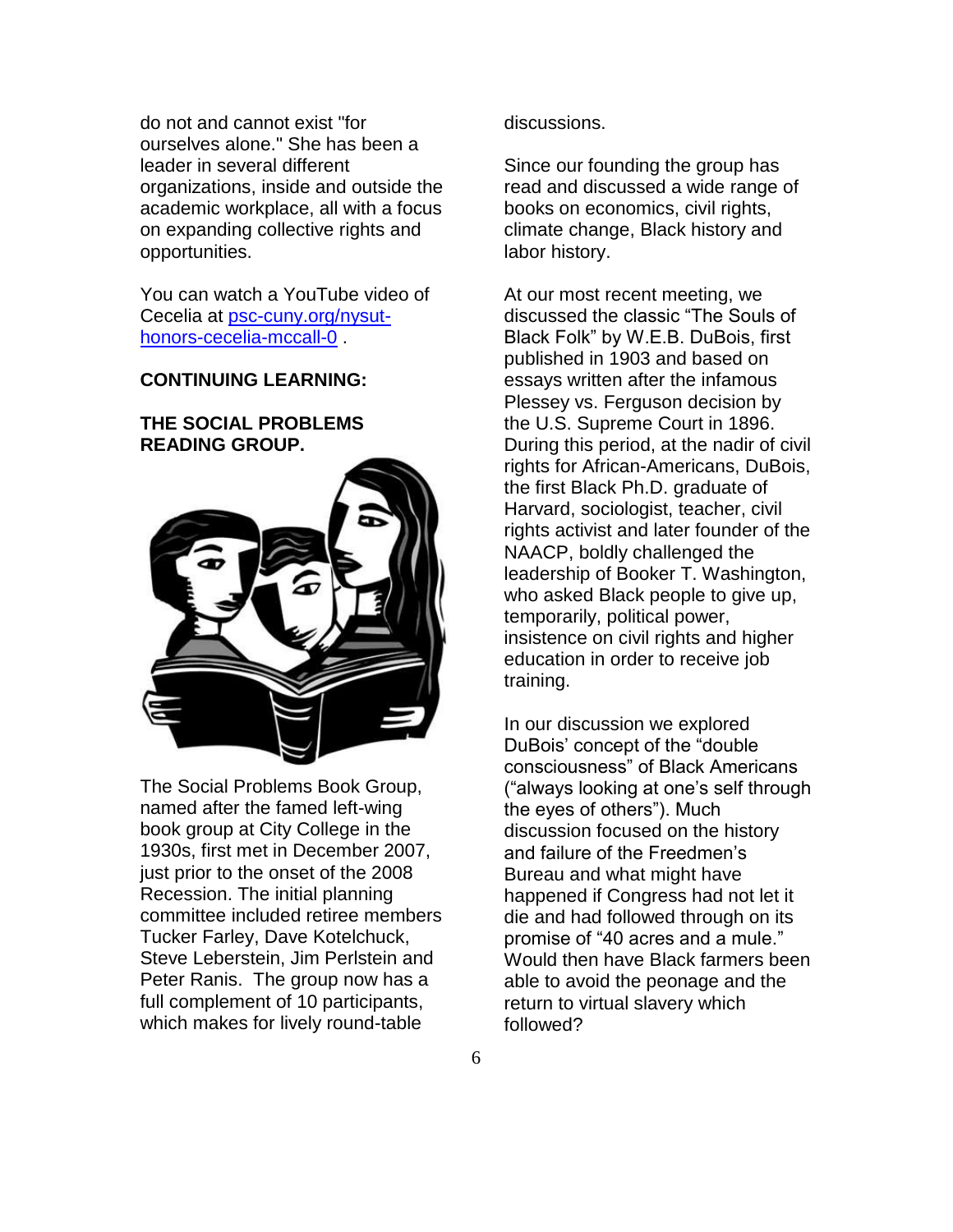We discussed such prophetic lines, written a century ago, as: "The problem of the twentieth century is the problem of the color line – the relation of darker to the lighter races in Asia and Africa, in America and the islands of the sea." Then there is DuBois' trenchant description of black folks living "under the Veil." In his powerful prose, DuBois combined the personal with the broader political. In one chapter, the bitter poetry and pain in his language described the passing of his firstborn: "Not dead, not dead, but escaped; not bond but free."



DuBois died in Ghana in 1963, living there after renouncing his citizenship in disillusion, at the dawn of the great renewal of civil rights struggles in the U.S., which he so helped inspire. Dave Kotelchuck

This year a new book group has been formed. If you are interested please write to [retirees@pscmail.org](mailto:retirees@pscmail.org) with **BOOK GROUP** in the subject line.

**WRITERS' CIRCLE.** Join the intimate world of the PSC Retirees writers group. Current participants have been writing about working at a hospice, exploring the world as a naturalist, writing haikus and creating a play where animals talk. Share your thoughts, reflections and imagination. This supportive group of CUNY peers is open to additional retirees. We offer great support at a great price: free! We meet once a month for two hours. The next meeting is May 17, 2-4 pm, at the PSC, 61 Broadway, 16<sup>th</sup> floor. Please email Connie Gemson at [chgemson@aol.com](mailto:chgemson@aol.com) for more

information.

## **ARCHITECTURE AND FOOD--THE ESSENTIALS OF A WALKING**

**TOUR.** Two CUNY architects, Alan Feigenberg from City College and David Chapin of the Graduate Center, took a dozen of us on a walking tour of Harlem around City College last month. Alan and David co-teach a course at City on Architecture and Food that explores the ways that culture is represented in the built environment around us. And as we all know, food is an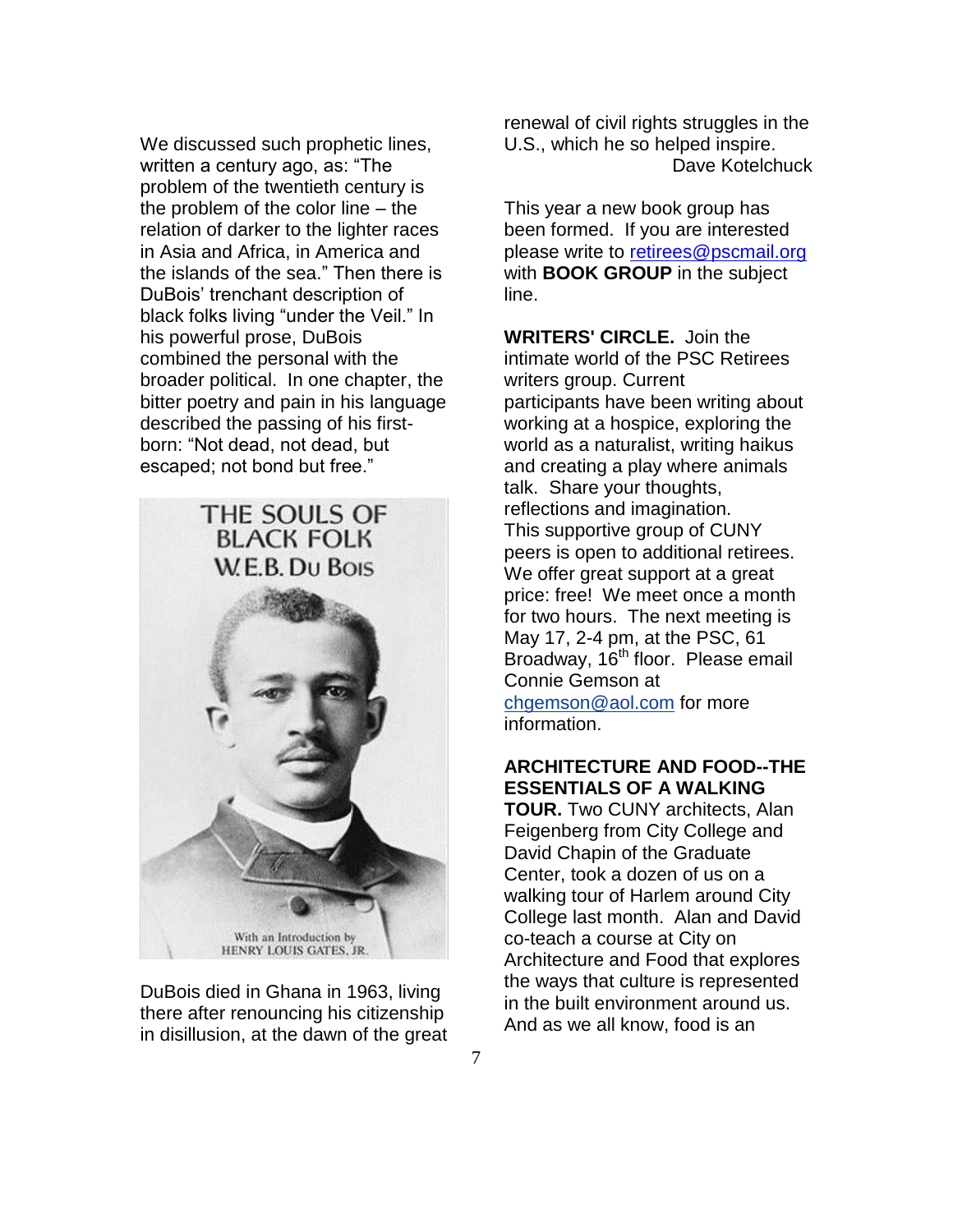essential component of all cultures. After wandering through different cafeterias at the College, and, for example, seeing the difference between the students' cafeteria and the Faculty *Dining Room*, we walked up Amsterdam noticing New York's amazing blend of restaurants and delis from cultures around the world. We also noticed the gentrification with its higher priced, glass fronted, restaurants as we meandered toward 144<sup>th</sup> Street in what is called Hamilton Heights.

To cap off our experience we collapsed and drank and ate at *Home Sweet Harlem* on Amsterdam between 135<sup>th</sup> and 136<sup>th</sup> Streets. The meal was fabulous (they have jazz on alternative Thursday nights), and the owner shared her experiences as an African American businesswoman starting a farm to table small restaurant and working with local groups. More walking tours of different areas are planned for the Fall with all ending, as this group decided, with a meal.

Joan Greenbaum

# **KEEPING IN TOUCH WITH THE WORLD: THE INTERNATIONAL**

**COMMITTEE.** The union's International Committee (IC) was founded with Renate Bridenthal as chair and Tony O'Brien as secretary (both now retirees) back in 2000. We meet monthly, and recently we totted up and found we have met 150 times! Various resolutions, notably against the Iraq War and in support of striking teachers in Oaxaca,

Mexico, have started with the IC and found their way to approval by NYSUT and AFT conventions. Our brief is to inform the leadership and membership of international developments which affect higher education through forums and panels and a monthly bulletin distributed to delegates at the Delegate Assembly. International awareness of this sort often entails resolutions and actions of solidarity with teachers, students and unionists under attack in other countries, like Mexico, South Africa, Colombia, India and Honduras. We have formed durable networks in this way.

This year we have begun a successful transition from the old core of the International Committee, now mostly retired, to new members who are actively serving, many newly tenured or untenured. Our new members, who come from many countries, also continue the IC tradition of being about half adjunct faculty. Manny Ness, Political Science at Brooklyn College, is cochairing with Renate this term and will take over the chair in the Fall. While we want to make sure the IC continues with new, young members, of course we welcome participation from our fellow retirees.

This need not mean coming to every meeting. In fact, we plan to have more regular communication with our Retirees Chapter, so that you may participate in our forums, petitions, resolutions, and actions of solidarity like the recent protest at the UN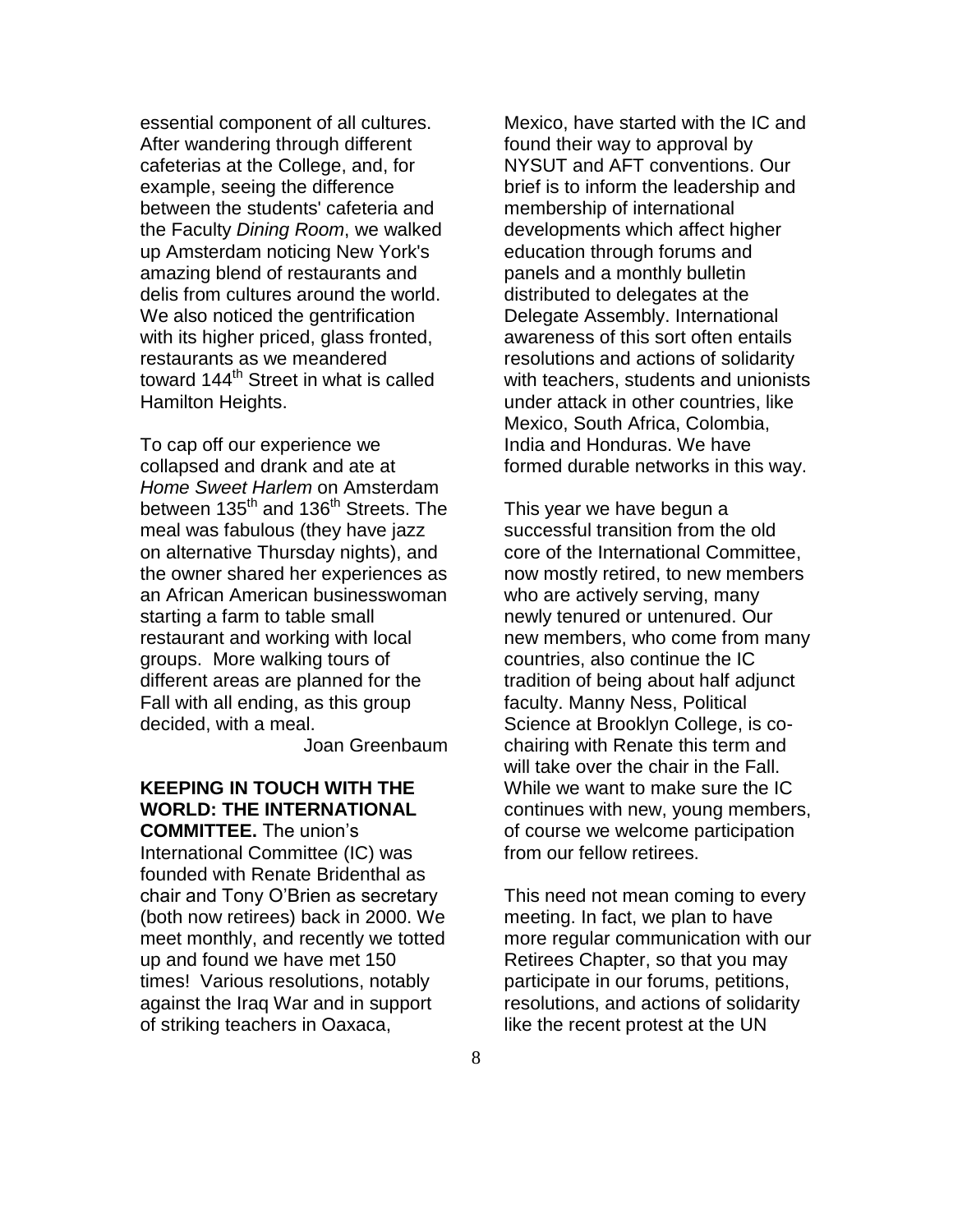against the assassination of the Honduran indigenous leader Berta Cáceres. The IC arranged for PSC endorsement of this stirring rally, where we met, among other unionists from Education International, the head of the Australian national faculty union (which has supported indigenous struggles there). Check the PSC website for the next meeting and contact Tony O'Brien at [ajobrien@bway.net](mailto:ajobrien@bway.net) for more information.

Tony O'Brien

## **CALL TO ACTION: THE SOCIAL SAFETY NET WORKING GROUP.**

Five years ago the PSC Retirees Chapter began a project to defend and improve the broad range of essential programs frequently called the Social Safety Net, including: Social Security, Medicare, Medicaid, Pensions, Food Stamps, Unemployment Insurance, and Workers Compensation. These programs grew out of social movements that demanded economic and healthcare benefits to enable people to live decent and dignified lives in the midst of a world characterized by economic inequality and uncertainty.

The Social Safety Net (SSN) is essential for retirees, as well as benefiting people of all ages who are in need. Workers have earned, paid into, and supported these programs. Today these essential programs are the object of well-organized and wellfunded political attacks. Wealthy individuals, and organizations want to reduce, eliminate, or privatize them. And we are fighting back.



We are proud of the role organized labor and other organizations of the working class have played in advancing these benefits, which are matters of justice, not charity. The SSN Working Group has produced a booklet - **A Call To Action** - and distributed it widely to labor and community organizations. We have organized conferences and led workshops on the issue throughout NYC (including presentations at almost all PSC campuses) and NYS (aided by a Solidarity grant from NYSUT). The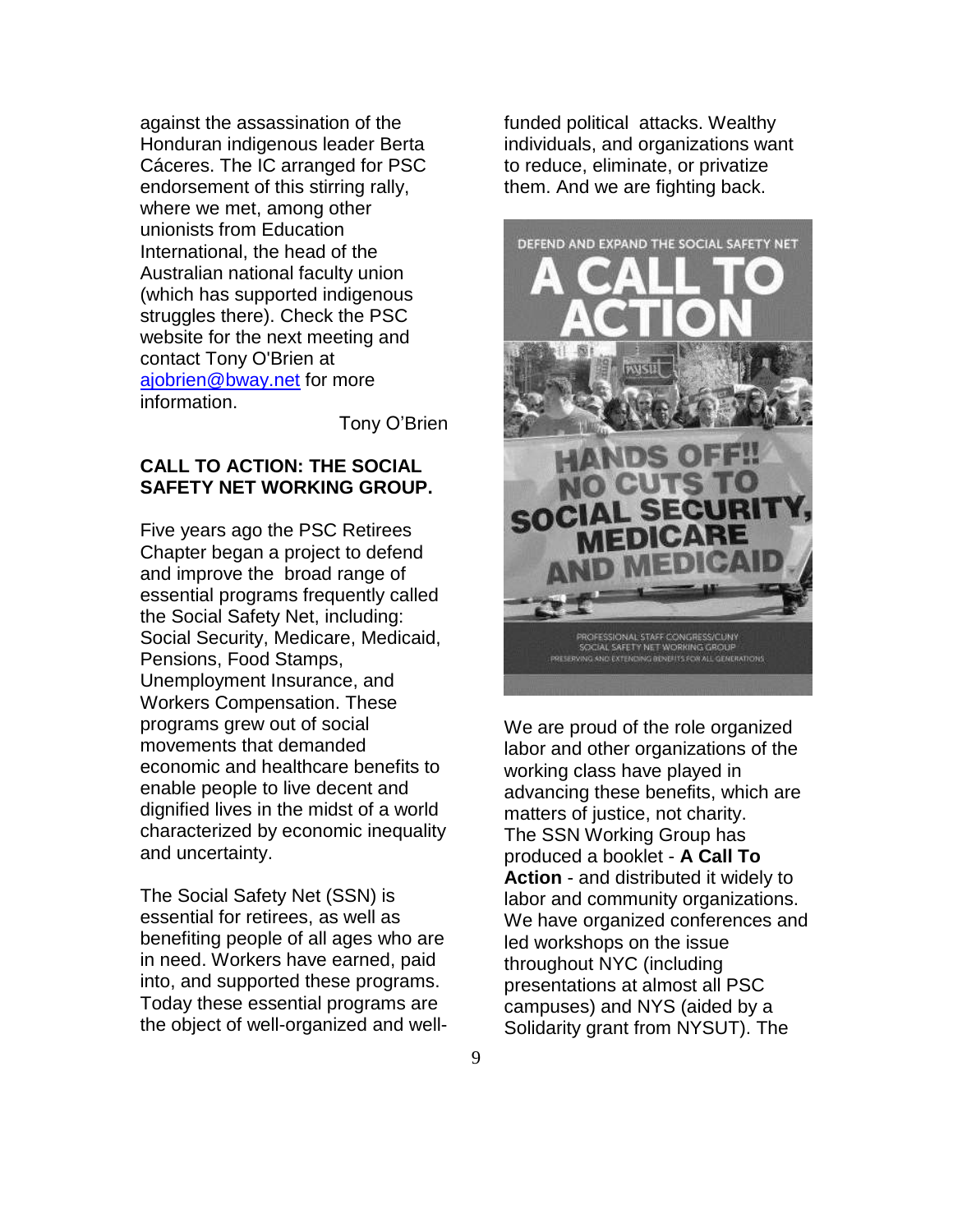Safety Net Working Group project has been endorsed and supported by the PSC Executive Council. We meet monthly to plan and develop our activities.

Join us. The more active participants we have, the more people we can reach, and the more power all of us will have in this struggle. In this presidential election year the platforms of the contending political parties present drastically different proposals for the safety net. It is our goal to continue to do research, write, and offer presentations and workshops to inform the public. We welcome retirees who want to use your academic, administrative and organizational skills to put this critical issue front and center. Please check the [psc-cuny.org/retirees](http://psc-cuny.org/retirees) website for the date and time of the next meeting.

John Hyland

## **OUR ENVIRONMENT-OURSELVES: ENVIRONMENTAL JUSTICE WORKING GROUP.**

A small, but growing group of retirees and in-service members have become engaged with forming an Environmental Justice Working Group. The group initially came together for the NYC Climate Justice March in Fall 2014 where the PSC had one of the largest labor groups.

On April 13, Lara Skinner of Cornell's Worker Institute and Director of its Labor, Environment and Sustainable Development project, ran a workshop at the PSC for the working group.



Participants worked to identify both the barriers and opportunities that labor's engagement with environmental justice presents for the labor movement and for meeting the climate crisis. Members split into smaller groups to briefly discuss strategies such as: CUNY being a resource for NYC and its communities; embracing more sustainable policies and continuing to develop interdepartmental curricula on environmental justice for students; and helping coordinate outreach to put all the various campus groups on environmental justice in touch with one another. In order to accomplish these activities, the PSC Environmental Justice Working Group has recently